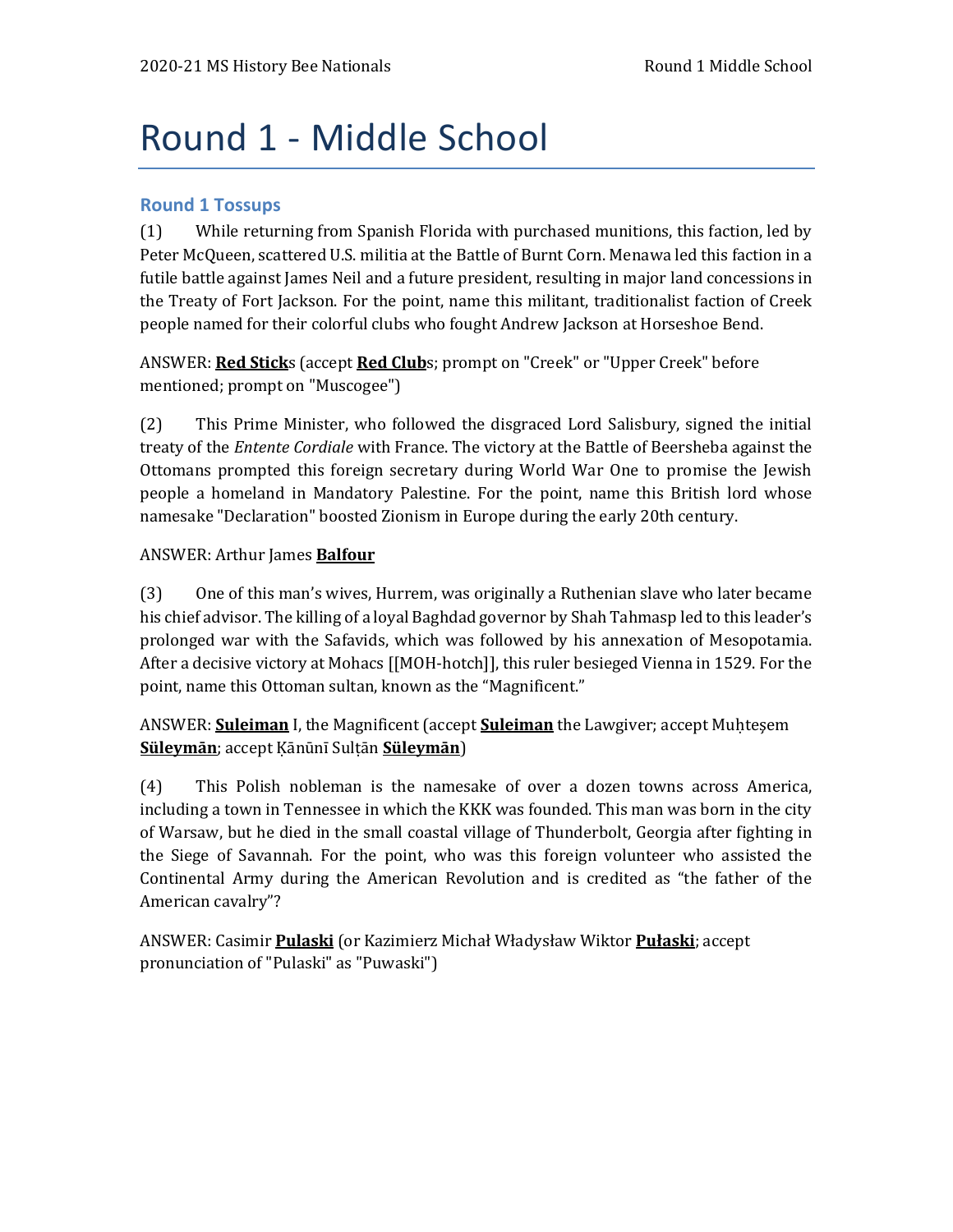(5) This treaty, which was preceded by the Papal Bull *Inter caetera*, was written with the intent of solving a dispute that caused the Portuguese king to accuse the Catholic monarchs of violating the Treaty of Alcáçovas [[al-kah-SOH-vahss]]. The Treaty of Zaragoza was signed to solve the "Moluccas issue" created by this treaty. Signed by both Portugal and the Crown of Castile in 1494, for the point, what is this treaty that divided lands in the New World?

## ANSWER: Treaty of **Tordesillas**

(6) This author disparaged an unofficial sequel to one of his novels written by Avellanada [[ah-veh-yah-NAH-dah]]. This author was held captive by pirates in Algiers and lost the use of his left hand at the Battle of Lepanto. This author, who died the day before William Shakespeare, wrote a novel whose title knight-errant attempts to fight windmills while riding with Sancho Panza. For the point, name this Spanish author of *Don Quixote* [[kee-HOH-teh]].

ANSWER: Miguel de **Cervantes** Saavedra (also accept pronunciation as [[thehr-BAHNtehs]])

(7) To turn down this man's appeals in a 1919 court case, the Supreme Court used the legal precedent set in *Schenck v. United States*. This co-founder of the Wobblies was defended by Clarence Darrow after leading the Pullman Strike. During the Election of 1920, this man claimed he would pardon himself if he won, as he was at the time a federal prisoner due to the Sedition Act. For the point, name this American socialist and five-time presidential candidate.

#### ANSWER: Eugene V(ictor) "Gene" **Debs**

(8) A letopis focusing on this polity details the life of a famed orphan prince who married the sister of Basil II. Nestor's *Primary Chronicle* focuses on this polity, which was founded by Oleg and expanded along the Dnieper Valley in the ninth and tenth centuries. With rulers descended from the Viking chieftain Rurik, for the point, what is this Slavic federation based around the Ukrainian capital?

# ANSWER: **Kievan Rus** (accept **Kyivan Rus'**; accept **rusĭskaę zemlę**; accept **Rus' land**; prompt on "Rus")

(9) This surname belonged to the first president of Lane Theological Seminary, Lyman. A preacher with this surname shipped guns to Bleeding Kansas which were nicknamed his "Bibles." Abraham Lincoln supposedly called a woman with this maiden name "the little lady who started this great war" for writing an abolitionist novel. For the point, give this maiden name of *Uncle Tom's Cabin* author Harriet Stowe.

ANSWER: **Beecher** (accept Lyman **Beecher**, Henry Ward **Beecher**, or Harriet **Beecher** Stowe; do not accept or prompt on "Stowe")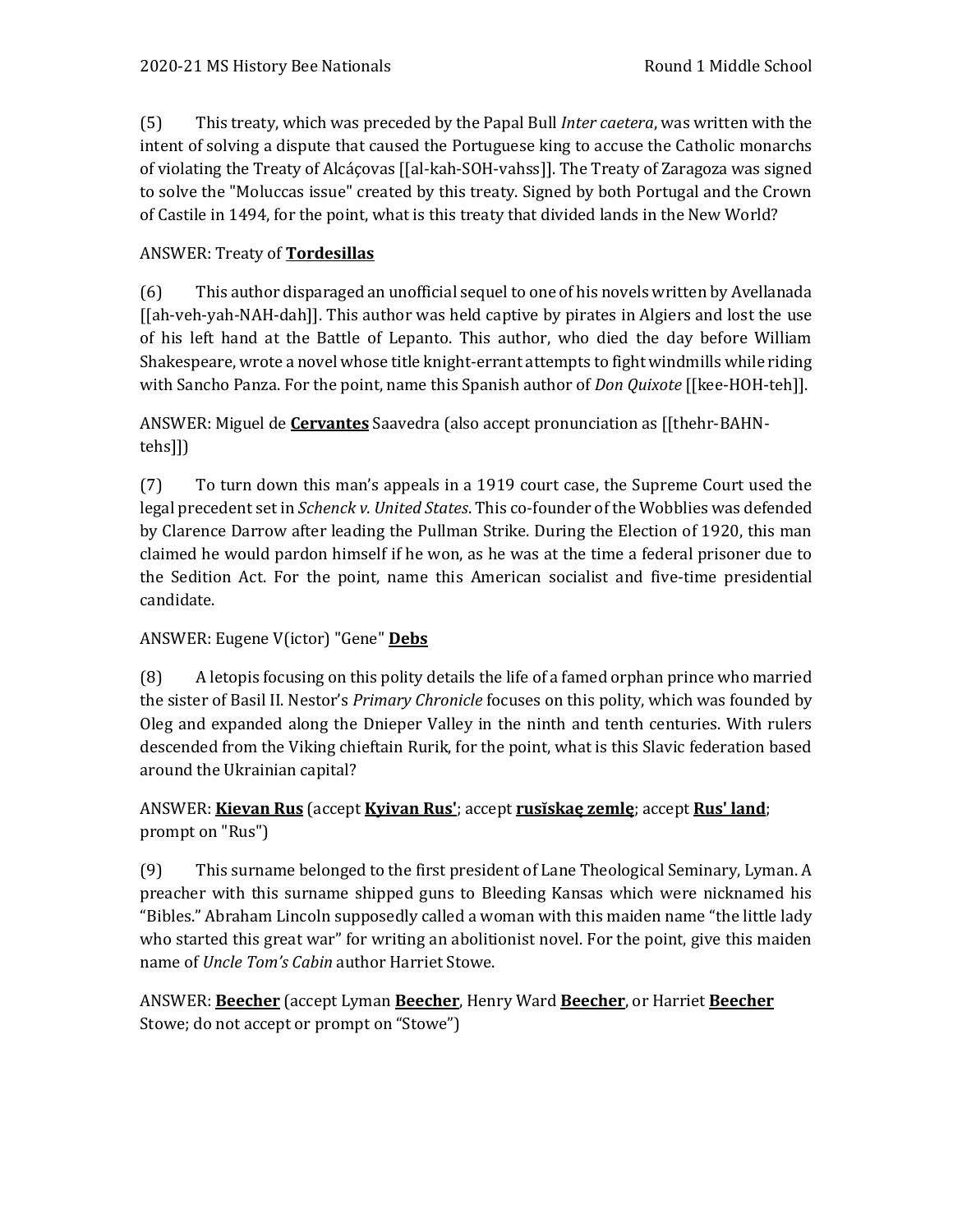(10) Athenians battled this city's troops at Delium, and legend told that the nobles of this city were the descendants of "Sown Men" who sprang from dragon's teeth. As a show of force, a young Alexander the Great burned this city's Cadmea fortress, named for its legendary founder. This city fielded an elite unit of spearmen known as the Sacred Band. For the point, name this Greek city-state, legendarily ruled by Oedipus.

## ANSWER: **Thebes** [[THEEBS]] (accept **Thiva**; accept **Thebai**; be lenient on pronunciation)

(11) This leader personally apologized to Ambassador Joseph C. Grew for the bombing of the USS *Panay*. This man was shot down above the skies of Bougainville by American P-38s. This admiral wrote "I fear all we have done is to awaken a sleeping giant and fill him with a terrible resolve" in his journal shortly before his execution of the Pearl Harbor attack. For the point, name this head of the Combined Fleet of the Imperial Japanese Navy during World War Two.

#### ANSWER: Isoroku **Yamamoto** (accept in either order, if both names are given)

(12) In an attempt to save this group, Franklin Graves and thirteen men made snowshoes out of oxhide to leave the Lake Truckee region, eventually getting help in the Sacramento Valley. This group was swindled into taking the "Hastings Cutoff," leading to their winter entrapment in the Sierra Nevada mountains. For the point, name this pioneer "party" which resorted to cannibalism while en route to California.

#### ANSWER: **Donner**-Reed Party

(13) A durable shade of this color used by the Mayans was obtained from the anil plant. The suicide of Carlos Casagemas [[kah-sah-HEH-mahss]] inspired an artist to use this color to paint *The Old Guitarist*. Chinese porcelain exported to Japan and known as *Tenkei* is white and this color, and lapis lazuli, a rock of this color, is the origin of the pigment ultramarine. For the point, name this color used during a period of depression by Pablo Picasso.

# ANSWER: **Blue** (accept International Klein **Blue**; accept Maya **blue**; accept **Azul** maya; accept Pablo Picasso's **Blue** period; prompt on "ultramarine")

(14) This person was Victoria Woodhull's reluctant running mate in the 1872 presidential election. In one speech, this man claimed "the Fourth of July is yours, not mine." William Lloyd Garrison inspired this person to publish the newspaper *The North Star*. This man wrote the autobiography *My Bondage and My Freedom*, the follow-up to a "narrative" about his life. For the point, who was this former slave, a noted orator and abolitionist?

#### ANSWER: Frederick **Douglass**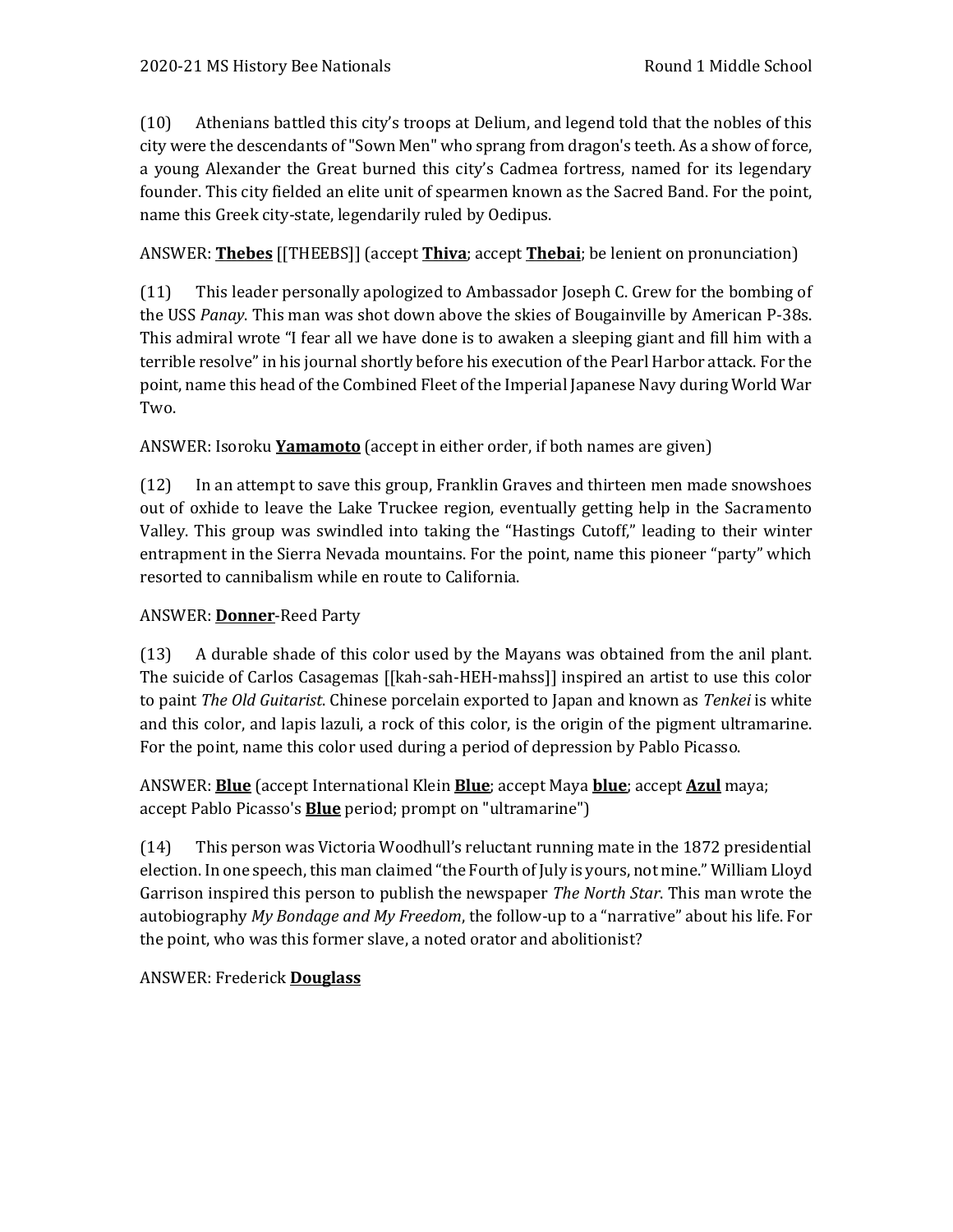(15) A leader of this nation hosted Jean Bedel-Bokassa after French paratroopers toppled his regime. Pope John Paul II personally asked the leader of this nation to make his Basilica of Our Lady of Peace shorter than St. Peter's Basilica, though that request was ignored. Félix Houphouët-Boigny [[oo-FOO-et BWA-nyee]], the father of this nation, moved the capital from the economic hub of Abidjan to his hometown. For the point, name this West African nation centered on Yamoussoukro [[YAH-moo-SOO-kroh]].

## ANSWER: Republique de **Cote d'Ivoire** (accept Republic of **Ivory Coast**)

(16) In this building, twenty nude figures that serve as decoration are called *ignudi* [[eeg-NOO-dee]]. Irving Stone's novel *The Agony and the Ecstasy* details how a massive artwork in this building was commissioned by Pope Julius II. This building's altar contains a fresco of *The Last Judgment*, completed decades after its artist finished *The Creation of Adam*. For the point, the ceiling of what Apostolic Palace chapel was painted by Michelangelo?

## ANSWER: **Sistine** Chapel (or *Sacellum Sixtinum*; or Cappella **Sistina**)

(17) An organization of women with this profession, the Ninety-Nines, runs a museum in Oklahoma City in which they have honored the first African-American woman to hold this profession, Bessie Coleman. Some believe a Kansas-born woman with this profession and Fred Noonan were captured by the Japanese after they were last heard near Howland Island in 1937. For the point, name this profession held by the WASPs of World War Two and Amelia Earhart.

#### ANSWER: **Pilot**s (or **Aviator**s; or **Aviatrix**; accept answers relating to **Fly**ing or **Aviation**)

(18) Industrialist Alfred Krupp was heavily fined during this event for his open use of slave labor at his arms plant. At this event, Julius Streicher [["STRIKE"-ehr]] quoted his own passages in *Der Sturmer* in his defense. This trial that spared naval commander Karl Dönitz [[DEHR-nitz]] eventually birthed the International Criminal Court. For the point, name these trials in Bavaria which tried Nazi officials for their part in the Holocaust and other war crimes.

#### ANSWER: **Nuremberg** Trials

(19) Around 250,000 veterans of this conflict suffer from an unexplained syndrome. During this conflict, SCUD missiles were launched at Israel and the Republican Guard retreated along the "Highway of Death." "Stormin' Norman" Schwarzkopf led troops in this war that conducted a hundred-hour ground war in Operation Desert Storm. For the point, name this war that began in 1991 when Iraq invaded Kuwait.

ANSWER: **Persian Gulf** War (or First **Gulf** War; or First **Iraq** War; accept Operation **Desert Storm** until mentioned; do not accept or prompt on "Iraq War")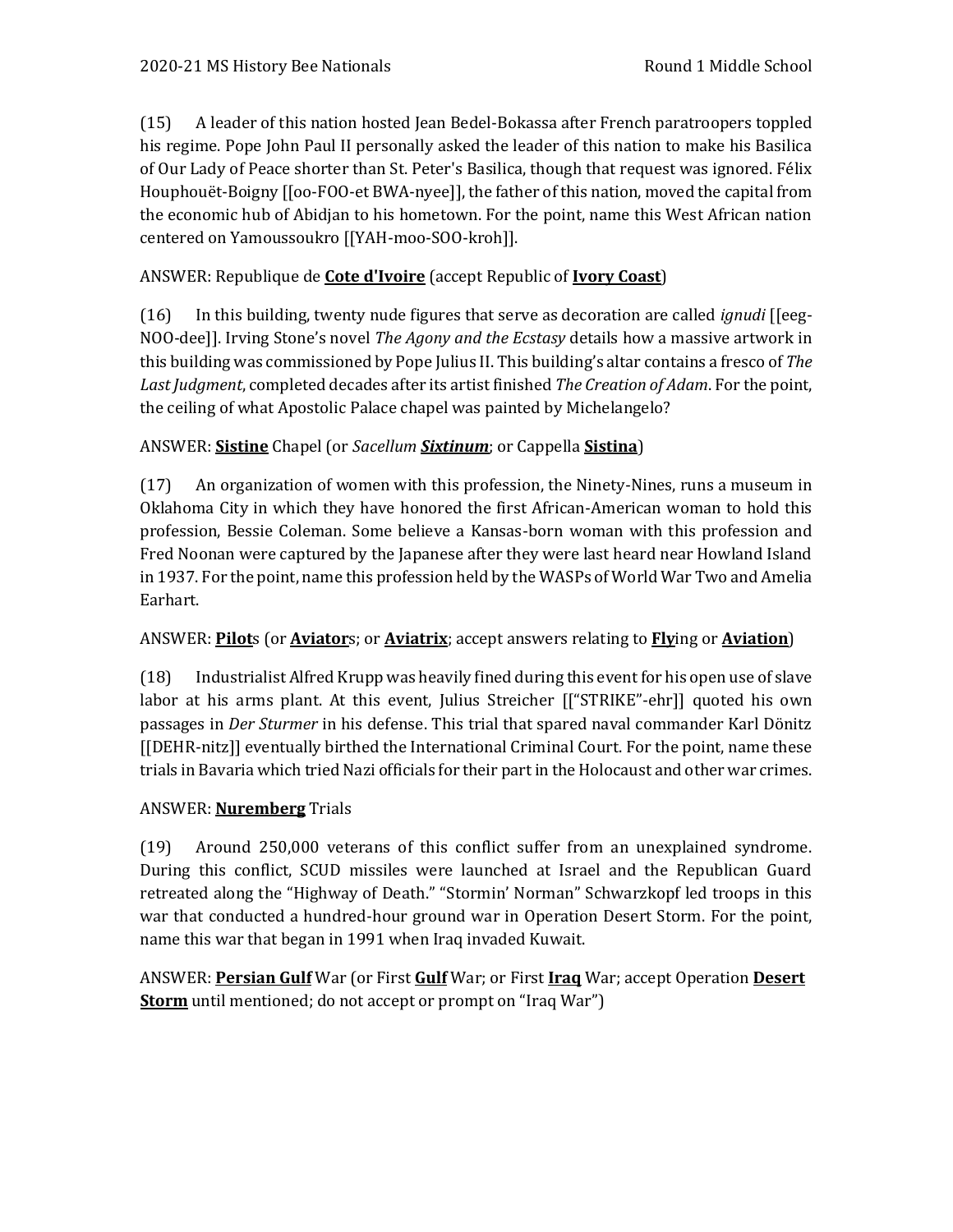(20) A woman with this first name served as First Lady of Virginia from 1779 to 1781 and was the half-sister of Sally Hemings. Another woman with this first name was the daughter of John Dandridge and first married John Custis. This word partly names an island south of Cape Cod as well as a unique sign language created by residents of that island. For the point, give this first name of the wives of Thomas Jefferson and George Washington.

ANSWER: **Martha** (accept **Martha** Wayles Skelton Jefferson; accept **Martha** Dandridge Custis Washington; accept **Martha**'s Vineyard Sign Language)

(21) A ruler of this kingdom named Fulk V [["the fifth"]] died after crushing his head on a horse saddle. Bohemond I's capture by Saracens allowed French noble Baldwin to proclaim himself the first ruler of this kingdom. Following the Third Crusade, Saladin overran this kingdom in the late and forced its capital to move to Acre. For the point, name this crusader state named for a holy city of Islam, Christianity and Judaism.

# ANSWER: Kingdom of **Jerusalem** (or Regnum **Hierosolymitanum**; or Roiaume de **Jherusalem**)

(22) In order to be more successful at this activity, the religious sect known as the House of David hired professionals until "barnstormers" were banned by Kennesaw Mountain Landis. When retiring from this activity, one man declared himself "the luckiest man on the face of the earth" after his ALS diagnosis. Mobsters bought off "Shoeless" Joe Jackson and other players of, for the point, what sport played by the "Black Sox" in the 1919 World Series, as well as luminaries such as Lou Gehrig and Babe Ruth?

# ANSWER: **Baseball** (accept **Barnstorming** before mentioned)

(23) A mathematician from this country wrote a "lost notebook" which details his work on mock theta functions with G.H. Hardy. The mass of white dwarfs cannot exceed a limit named for an astronomer from this country, the home of a physicist who, with Einstein, names a condensate called the "fifth state of matter." Ayurvedic [[ah-yoor-VEH-dik]] medicine originated in, for the point, what home country of Bose [[BOHS]], Chandrasekhar, [[chahndrah-SEH-kar]], and Ramanujan [[rah-mah-NOO-jahn]]?

# ANSWER: Republic of **India** (or **Bhārat**iya Gaṇarājya)

(24) Wilhelm II told troops going to this event to be as fearsome as the Huns. The Legation Quarter was besieged during this event by a group that thought they were impervious to bullets. The Eight Nation Alliance opposed this rebellion, which was supported by Dowager Empress Cixi [[SEE-SHEE]] until she fled in 1900. For the point, name this anti-Western rebellion in China led by the Society of Righteous and Harmonious Fists.

# ANSWER: **Boxer** Rebellion (accept **Boxer** Uprising; accept **Yìhétuán** Movement)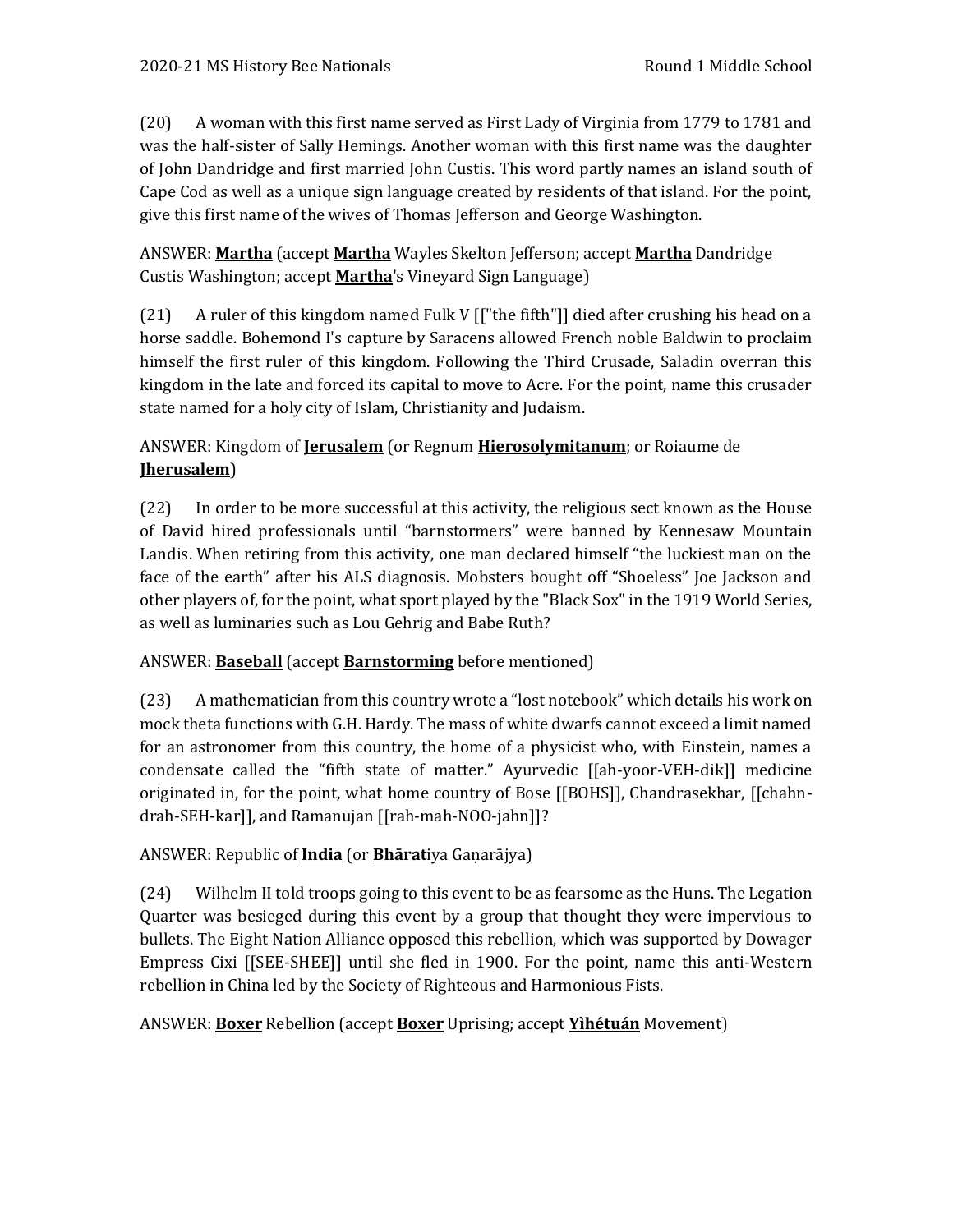(25) An adventurer from this ethnic group, Robert Guiscard, conquered much of Southern Italy after serving as a mercenary for local Lombard lords. This distinct people group emerged from Rollo and his fellow Viking warriors, who settled land in Northern France in exchange for halting his raiding activities. For the point, name this people group whose leader William the Conqueror seized the English crown in 1066.

# ANSWER: **Norman**s (accept Anglo-**Norman**s; accept **Normaund**s; prompt on "English"; or "Franks")

(26) This politician used the slogan "safe, legal, and rare" after he lifted the restrictive abortion regulations of the previous administration. An illegal three hundred thousand dollar loan to Susan McDougal tipped off Jean Lewis, leading to this man's Whitewater scandal. This U.S. president faced impeachment for lying under oath during the "Lewinsky Scandal." For the point, name this Democrat who ran with Al Gore, a former governor of Arkansas.

## ANSWER: William "Bill" **Clinton**

(27) Some believe a mannequin in this country is the body of a bride who was bitten by a black widow. In a folktale from this country, a ghost wanders near bodies of water crying for her children whom she drowned. Altars called *ofrendas* are built by people in this country during a November holiday honoring deceased relatives. For the point, the Day of the Dead is celebrated in what North American country?

#### ANSWER: **Mexico** (accept United **Mexican** States; or Estados Unidos **Mexicanos**)

(28) Prior to the Nuclear Age, the largest man-made explosion occurred in this nation after mines detonated at the Battle of Messines, killing much of the 2nd Royal Saxon Corps. In a bid to quickly knock out the Third Republic, Alfred von Schlieffen devised a plan to invade this nation en route to Northeastern France and Paris. Germany violated the neutrality of, for the point, what nation which saw the brunt of the fighting in World War One's western front?

#### ANSWER: Kingdom of **Belgium**

(29) During a coup d'état, a socialist leader of this country gave a defiant speech before committing suicide at the La Moneda Palace. Another leader of this country liberalized its economy at the behest of the "Chicago Boys." A general from this country was arrested for war crimes committed during Operation Condor. For the point, name this South American country led by Salvador Allende [[ah-YEN-deh]] and Augusto Pinochet [[PEE-noh-sheh]].

# ANSWER: Republic of **Chile** (or República de **Chile**)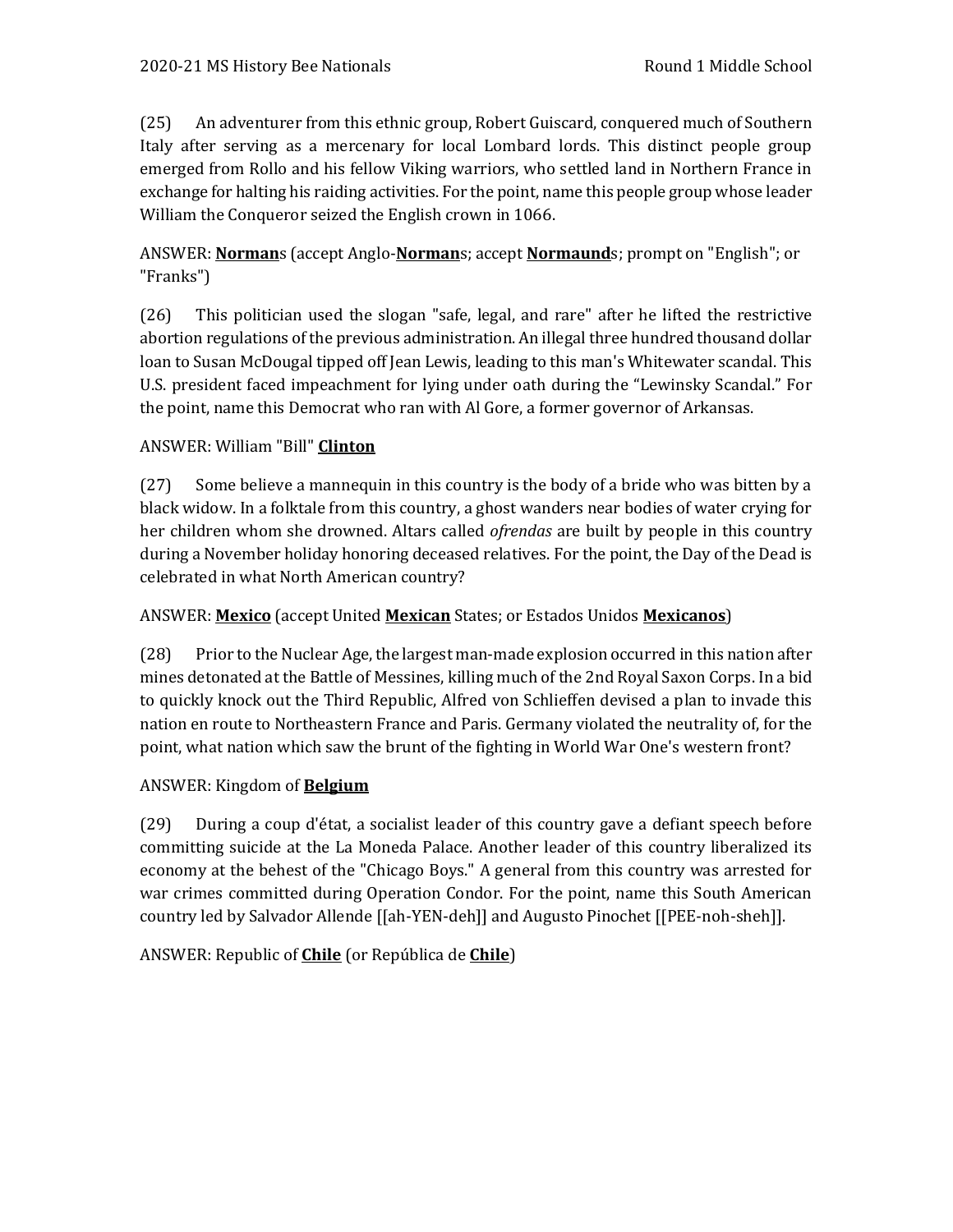(30) At this battle, Lieutenant Lord Rawdon recognized and killed General Joseph Warren. Freed slave Peter Salem shot and killed British Major John Pitcairn at this battle. During this battle, Israel Putnam may have ordered his men not to fire until they saw the "whites of their eyes." For the point, name this 1775 battle of the American Revolution, most of which was actually fought on Breed's Hill.

ANSWER: Battle of **Bunker Hill** (accept Battle of **Breed's Hill** before mentioned)